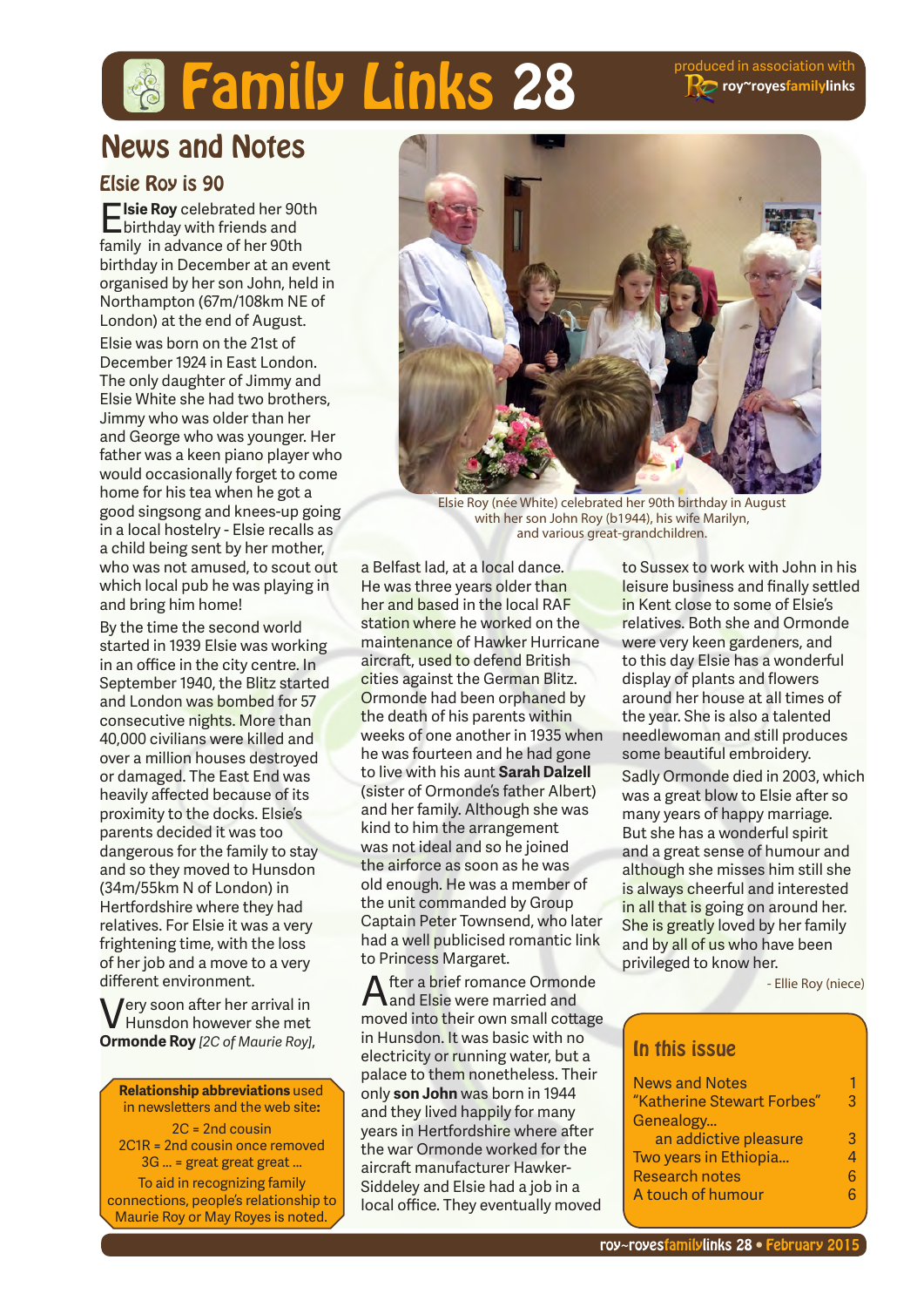### More News and Notes...

### **Snippets**

*October 2014*



**• Charlotte ("Lottie") Wiley Gillespie** died, aged 96, in Larne, Northern Ireland.

The Roys and Wileys have common ancestors in Samuel and Margaret (Whiteford) Russell.

*[2C of Maurie Roy.]*

**• Karla Trimble** married **Lachlan Mason** at the Sea Temple Resort in Palm Cove, Cairns, QLD.

*[2G niece of May Royes.]*

#### *September 2014*

**• Cooper John Brady** born to Scott, Bev and Zoe in Mareeba, Qld. A McFarlane descendant. *[3G nephew of May Royes.]*

#### *August 2014*

**• Colby David Gauld** was born to Kim and David Gauld grandson for Rosaleen (Royes) Cetinich.

*[2G nephew of May Royes.]*



Nancy Hogan in the centre is the link between the Russells and the Hogans. She was born (1910, South Africa) Annie Teresa Russell, daughter of James Russell and Anne Magee. [The *Photo from the past* below includes some of their family and may include a 13-y-o Nancy.]

Nancy married Thomas Hogan and they moved to County Waterford, Ireland. She died in 1992. The photo shows her with her eldest son James Hogan and a granddaughter Sheena Behrens married to Patrick Bolger.

Both photos on this page relate to the Russell line, so here is a list of surnames in that line:

Russell > Myles Roy McFerran Livingstone Wiley > Taylor, Hanrahan Rainey > Wylie Russell > Fitzsimons, Hogan, Cooper, Homan Espie > Foley **McClarnon** 

### **Photo from the past**



When Sam and Agnes Roy, with children Tom, Maurie, Gus and Beryl, and Sam's mother Jane, migrated from Larne, Northern Ireland, to Cairns, Australia, in 1923, they called in at Cape Town, South Africa to catch up with Jane's brother, James Russell, who had gone to South Africa in 1902 so that he and Annie Magee could marry away from the sectarian tensions within their families in Northern Ireland.

We're not sure who is who - *perhaps you can make suggestions* - but for the travellers, let me start: That looks like Maurie Roy (6) in the bottom left of the photo and is that his brother Tom (8) just behind him. I think that is Gus (almost 4) on the left of the girl in the middle. Their sister Beryl (about 18 months old) does not appear to be in the photo. There were eight Russell children aged from 19 to  $\overline{4}$  at this time.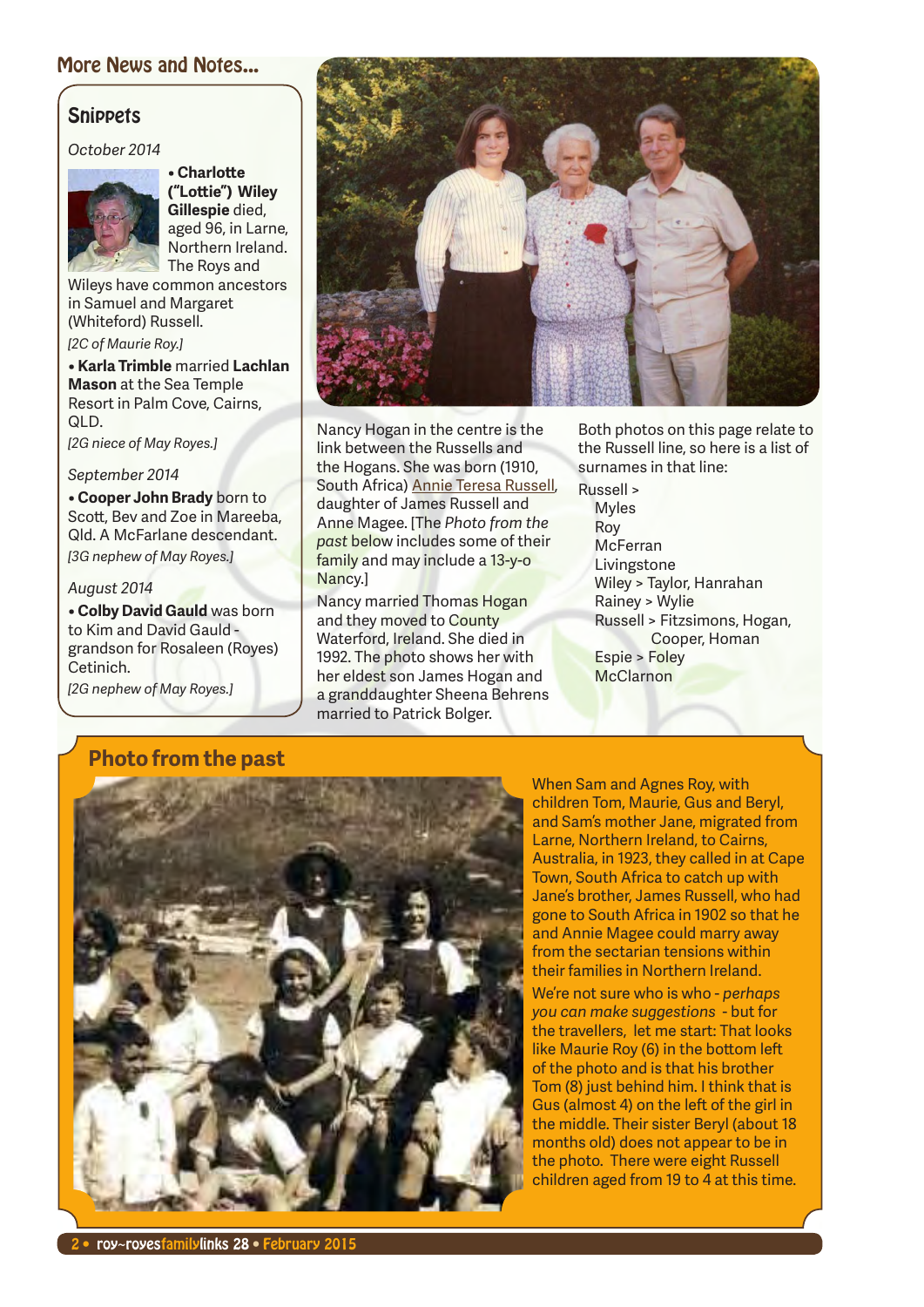

Graduation of Michaela Hogan (BA) from Trinity College Dublin (4 Nov. 2014). *[Michaela is Maurie Roy's 2C2R]*

Behind Michaela, first row: Doris Hogan, Patricia Coville-Hogan, Kaliopi Meris, Anna Tebenhoff, Jasmin Hogan, Corinna Hogan; second row: Brendan Hogan, Mehdi Jaouad, Stéphane Hogan, Samuel Colville, Farzad Hamzepour. *[See pp 4-5 about the Hogans in Ethiopia.]*

# "Katherine Stewart Forbes"

**Want to know what it was like to migrate from**<br>England to the Antipodes in 1851? Robin Young (http://hougham-huffam.org) found a diary of the journey of the 750 ton "Katherine Stewart Forbes" from New Plymouth, England to Auckland, New Zealand. On board was his wife's great grandfather, George Glew (though on the web site this is transliterated as George Glen).

Robin writes: "It occured to me that many of the readers of the newsletter would have ancestors who would have similarly travelled. Anyway, in researching the Barque, I came across an account of that very journey which graphically describes the problems of travelling 12,000 miles which fascinated me and might interest readers."

Go to http://www.jillsjottings.orconhosting.net.nz/ ksforbes/katherine\_stewart\_forbes1.htm



### Genealogy... an addictive pleasure

Genealogy has been described as the study of<br>
G the evolutionary development of people, a chart showing the descent of an individual or group.

Since 2004 when the B.B.C. ( British Broadcasting Corporation) first aired its television program *Who Do You Think You Are*, genealogy became an addictive pleasure for many families world wide.

The show was seriously habit-forming with an irresistibly simple format. In each episode, a celebrity goes on a journey to trace the family tree. There are now television programs in Canada, Ireland, Sweden, South Africa, America and Australia.

Each half hour episode combines the intimacy, and sometimes voyeurism of observational documentary and the puzzles of the well told detective story. The old history teacher's tale that the past is interesting in itself, has been replaced by the notion that the sometimes esoteric slices of people's lives have some faint connection with their own.

- *• ' My grandfather was there in the French trenches too', we say as we watch, or*
- *• ' I know there's wild Irish blood in this family, too'*

The archival footage is priceless, but it's the insight into how we can research our own histories that really intrigues.

Multiple births are a part of family genealogy. The Royes/Crossley families recorded multiple births.

**William Arthur Crossley** and his sister **Mary**, born on 24 February 1849 at Windsor, New South Wales were the first recorded multiple births in the Royes/ Crossley lineage.

Two generations later, twins were born on 25 May 1919. **William Francis and James Joseph Crossley** were the sons of Ernest John Thomas Crossley and Mary Elizabeth Monaghan.

It was nearly 84 years later before any further multiple births were recorded.

On 20 June 2003, **Charli Sophia and Neeve Sousanna Gallagher** were born. Their parents were Tamara Anne Matthews and Calvin Edward Gallagher, a son of Nola June (nee Royes) and Michael Gallagher.

Nearly four years later on 13 June 2007, twins (**Genevieve Elowen and Matthew Philip Royes**) were born in Melbourne to Maryann and Steven Phillip Royes, a grandson of the late Mordaunt Herbert and Phoebe Royes. .

> Written by Ron Royes Monday 29 September 2014

There is a report on the web site listing all multiple births - http://royroyes.net/showreport. php?reportID=104. We have 22 sets of twins, 1 set of triplets and one quadruplets!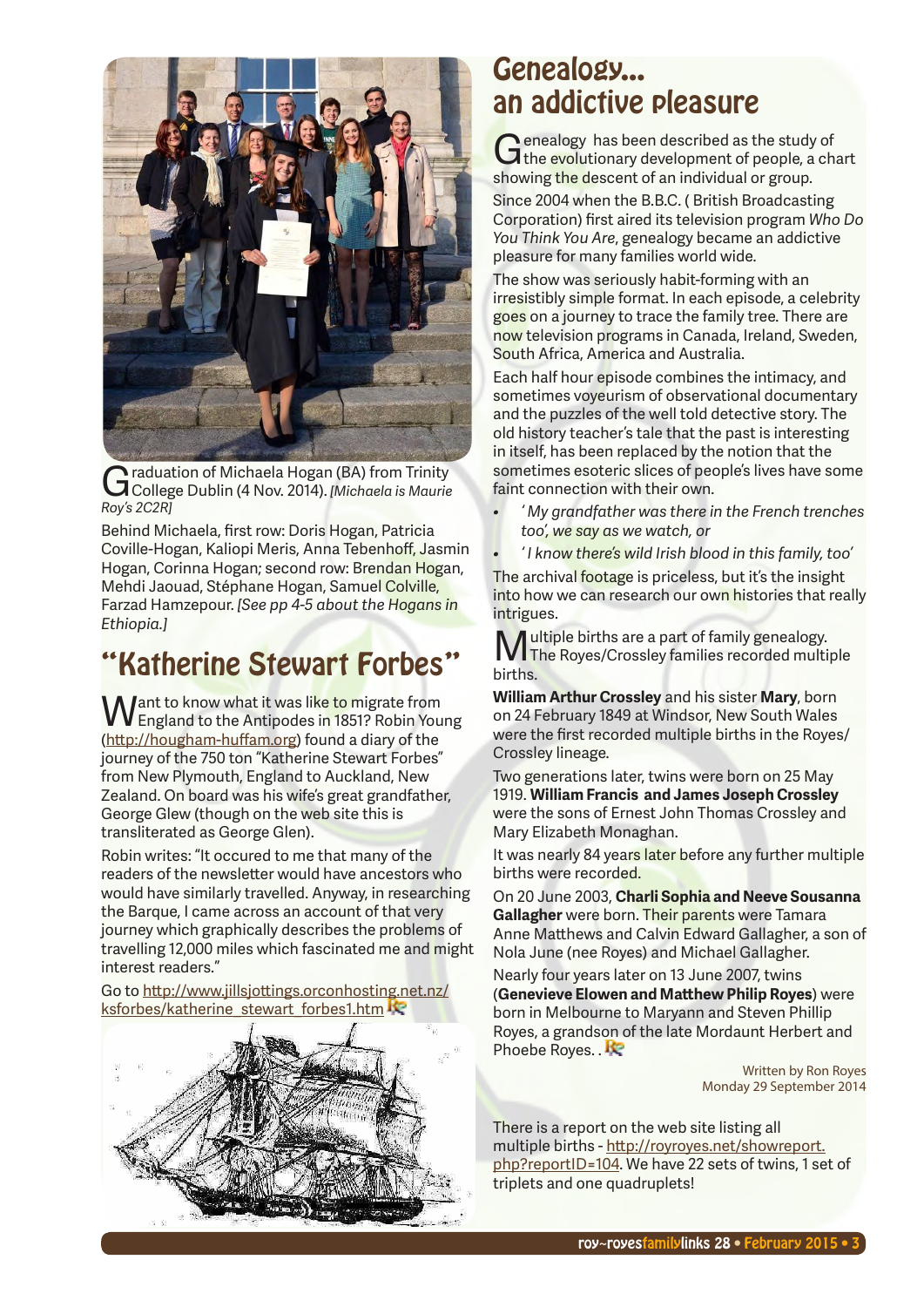# Two years in Ethiopia...

Stephane Hogan A ugust 2014: two years in Ethiopia, two to go...<br>Alt has now (already) two years since we moved to

Ethiopia. That is, Doris, Brendan and I only, as our two eldest

daughter, Corinna and Jasmin, were already living independently in Brussels and the youngest, Michaela, was halfway through university in Dublin. A few months later Corinna moved to Vienna with her newly-acquired husband Farzad, so quite suddenly we were spread over four countries.

We are now half-way through our 4-year posting in Addis Ababa. Our move has been quite an adventure, mostly good, as we adapted to a very different lifestyle, with some colonial undertones, even though

Ethiopia is very proud to have never been colonised (the Italians were just visiting).

At the begining Doris and I were very enthusiastic (and we still are) while Brendan, understandably as a 14-year old (then), significantly less so. It took him a few months to come to terms with it and adjust. But he is in a great school and has made some great friends from all over the world, so we believe he is fine now. He also understands and appreciates that it is a very special opportunity and experience. In the first

year he went on a school trip to the Bale Mountains National Park in Ethiopia, which is between 2,500m and 4,300m, to study the wildlife and ecology. In his second year he went to Ghana (!) for a student conference on global issues (growing in France my most exotic school trip was to the Loire Valley.) Nevertheless, we try to mitigate the downside by making sure he gets back on a regular basis to "his" civilisation, where internet is fast and supermarkets are well-stocked, and more importantly where he can see his Brussels-based friends.

oris and I have really enjoyed the change, especially after spending over 16 years in Brussels, and Doris in particular has thrived, making new friends and getting involved in all sorts of projects, often combining her artistic talents and charity work. She has made a large mosaic in a restaurant in Lalibela - a world heritage site (for its rock-hewn churches, not for the mosaic), she made a 4m ship from recycled materials for a school event, a small photo exhibition which raised enough money to put a student through one year of university here, she has also worked with various local artisans to make

furniture, leather bags and ironwork objects. She also redecorated part of an orphanage with the help of our children when they visited us last Christmas.

I am also enjoying the change in my work, moving from a management position dealing with large, complex processes for awarding research grants in the health sector to a role of representation and diplomacy for all aspects of research and innovation - quite a transition. My role here is to develop collaboration in research between Europe and Africa, so it is much broader than what I as doing in Brussels with my team of specialists in health research. My work here also requires me to travel extensively in Africa. Since we moved, I have been to Uganda, Egypt, Ghana, Congo, Tanzania (incl. a trip to Zanzibar with Doris), Cameroon, Kenya, Burkina Faso, Malawi, Rwanda, Botswana, Cape Verde, Senegal, some of these places twice and South Africa many times. I



a seminar organised by the military attachés club, where an American historian gave a talk on the battle of Adwa in 1896 where an Ethiopian army defeated the Italians who were trying to establish a colony and didn't come back (with a vengeance) until 1935 when Mussolini's forces finally got a foothold in what was then known as Abyssinia, forcing Heile Sellasie into exile until 1941 when the Italians were ousted from Ethiopia. So here we were, the only civilians sitting among colonels and generals, and I was very proud when my fourteen year old boy put his hand up to ask a couple of intelligent questions.

aily life here has a few recurrent themes. Adapting to the climate and weather, with its long, cold, damp, muddy rainy season (June-Sept.) and, even in the dry season, big temperature fluctuations, requiring a layered approach to clothing. Dealing with the unreliable infrastructure: roads degrade at an impressive rate (as Brendan says: built by the Chinese, washed away by the rain), electricity cuts on a daily basis - fortunately we have large diesel generator, telecommunications that are often not functioning well (or at all), fuel shortages, water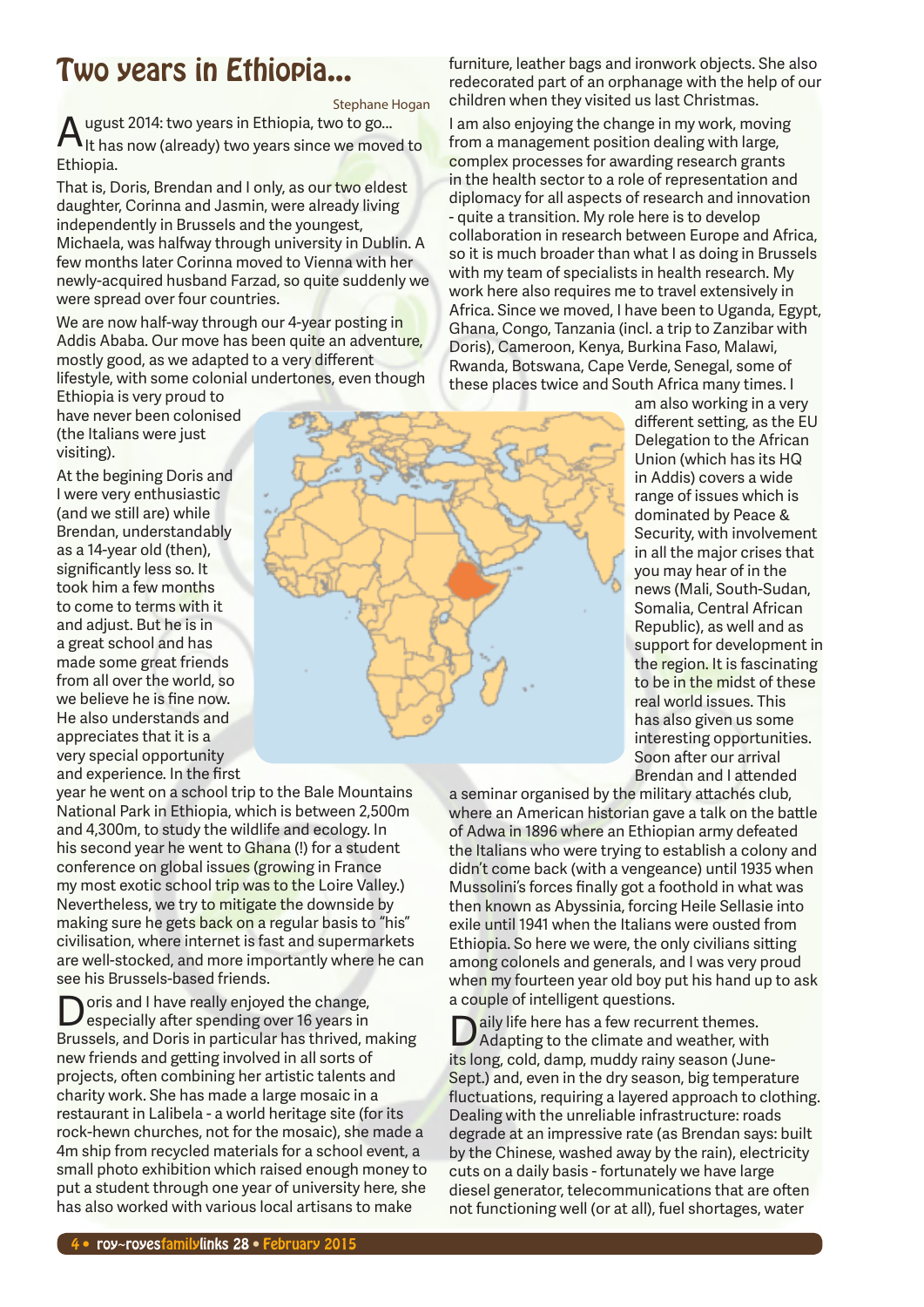shortages, drinking water shortages, food shortages and, on one very traumatic occasion, a shortage of beer! Food is a big issue for expats, with many things that we had taken for granted not readily available, such as fresh dairy or meat products (or wine) of reliable quality, and even sterilised milk is not always available. So that any trips to Europe or South Africa involve filling suitcases with all the goodies we miss and making us appreciate them all the more. This has recently become more challenging as Doris discovered that she had to restrict her diet for health reasons. This brings to mind that health risks are higher here (eg infections) and health services and facilities are VERY limited. There are very few specialists, hospitals and clinics are poorly equipped - a few months ago a colleague from the Spanish embassy suffered a heart attack and when he was brought to the hospital the defibrillators were not working, so he died. On a less dramatic note, some

health problems cannot be properly diagnosed or treated here, so that Doris had to be repatriated twice earlier this year for health reasons which could only be dealt with when she went back to Austria. She is doing much better now although she is still struggling with those dietary problems. (My claim to fame was that I dislocated my thumb while skiing in Austria - which is quite embarrassing really, especially as I was barely moving when I fell.)

Bearing in mind that Ethiopia is a fast developing, but still very poor, country, a lot of things are still difficult for pampered westerners. In addition, the Ethiopian mind-set is very different to ours, with a logic (or absence thereof) that is often

very difficult to fathom. People live very much in the present, with short-term solutions, no concept of customer relations and little anticipation for many things. That includes driving, which is also a major challenge and source of constant bewilderment. There also seems to be a near absence of the concept of danger, perhaps it is a result of religious (predominantly Christian Orthodox) fatalism. Another issue is the high levels of pollution in the streets of Addis Ababa as many of the cars are very old and in poor condition. In addition, fuel quality is poor and oxygen levels are low due to the altitude. Fortunately, we have good air filtration in our car.

On the positive side, the people are generally very nice and friendly. It is quite safe here. In fact we are much less exposed to petty crime and aggression than when we lived in Brussels. The climate is quite good (apart from the rainy season, which we partly miss anyway), with fairly temperate climate, because although we are just 9° north of the equator, the altitude of 2,300m means that it is seldom hotter than 30°C. Of course it gets much hotter in the low-lands in the south, but we have only been there once so

Stephane and Doris Hogan

far. There is so much to see in this country of over 1.1 million square kilometres (thats twice the size of France). We have travelled within Ethiopia, and will continue to do so, mainly to seen some of the major sites with visiting friends and with our children when they all came over for the 2013 Christmas holidays. With them we visited Lalibela for the churches and the amazing landscape in the north and Arba Minch in the south, where after a 7-hour drive, we saw hippos and crocodiles on Lake Abaya, beautiful scenery and visited local traditional villages. On a more routine basis, it's possible to play tennis and golf here, something I hadn't done for years.

Each Summer we all travel back to Europe, with Brendan and Doris going back as soon as school ends and me joining them 4 weeks later. This summer we had a great holiday. Brendan and Doris flew to Frankfurt and from there Brendan flew on to Brussels to stay with his sister Jasmin and catch up with his

> friends, while Doris flew to Vienna, visiting Corinna and Farzad and then onwards to her home town. Later Brendan joined Doris in Austria for the next two weeks, before I joined them. Brendan then went on to France for wake-boarding camp while Doris and I spent a week in Italy and another travelling through Italy and the south of France where we spent the last two weeks of our holidays at my father's place near Cahors as we do each summer. Jasmin & Kaliopi joined us there from Brussels and Corinna and Farzad from Vienna. At the end of the holiday we drove back to Brussels, stopping to visit friends in Paris on the way. We flew home to Addis on 11 August, as school resumed for Brendan the next day. He

now has to tackle a fairly demanding 2-year syllabus for the International Baccalaureate and, if all goes well, this should enable him to go to the university of his choice.

As we start this 3rd year in Ethiopia, not yet worrying about our probable return to Europe, we are looking forward to a trip to Ireland in early November for Michaela's graduation and then back to Austria in December with a short stay in Dubai on the way back to Addis.

So, in short, we are doing fine and really enjoying this amazing experience. And if you are interested do drop in. We will be happy to host you in Addis and give you some assistance to visit the country, but don't wait too long

ps: if you are concerned about Ebola in Africa, bear in mind that Conakry in Guinea is closer to Brussels (4,880km), Dublin (4,920km) or Vienna (5,130km) than to Addis Ababa (5,750km)... (This gives you a hint as to how big Africa is.).

Stephane is 2C1R of Maurie Roy



roy~royesfamilylinks 28 • February 2015 • 5